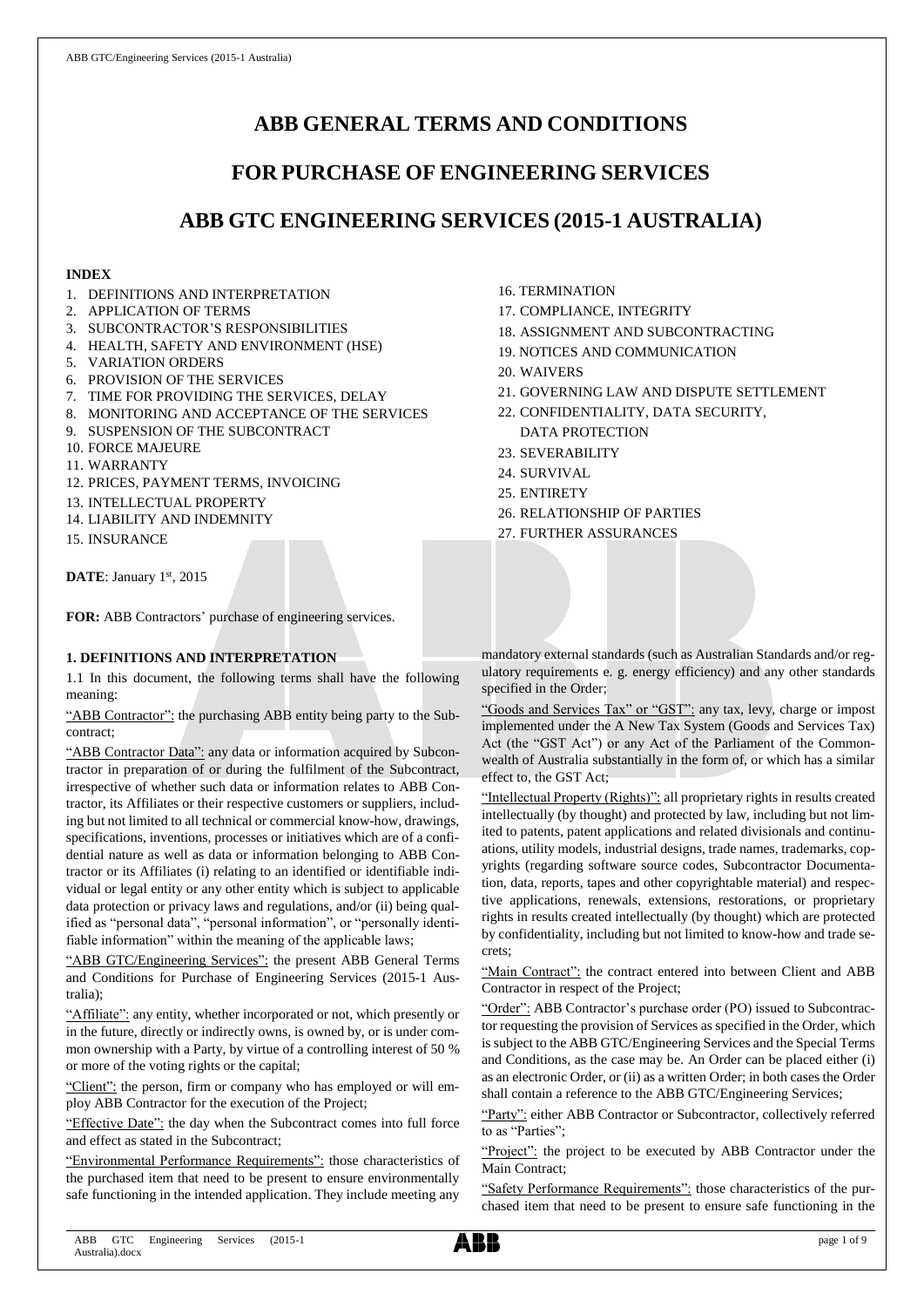intended application. They include meeting any of our mandatory standards or external standard (such as Australian Standards and/or regulatory requirements). They also include those detailed specifications applicable to manufactured items that are necessary to guarantee the continued safe operation of the process in which they are used;

"Schedule": the timetable (or program) for performance of the Subcontract including the time for completion of the Services as specified in the Subcontract;

"Services": the engineering services to be provided, including any equipment and Work Products to be delivered, by Subcontractor and all other undertakings, obligations and responsibilities of Subcontractor specified in the Subcontract;

"Site": the location where Subcontractor shall provide the Services;

"Subcontract": a written contract, comprising of:

- Subcontract Execution Document,
- Special Terms and Conditions,
- ABB GTC/Engineering Services,
- Annexes,

and/or the Order, which is accepted by Subcontractor (either expressly by written statement or impliedly by fulfilling the Subcontract in whole or in part);

"Subcontractor": the party of the Subcontract responsible for providing the Services;

"Subcontract Price": the price to be paid by ABB Contractor to Subcontractor as specified in the Subcontract;

"Variation Order": a change to the Subcontract such as to alter the Schedule, or to amend, to omit, to add to, or otherwise to change the Services or any parts thereof;

"Work Product": means all materials, documents, software or other items which are the result of the Services provided by Subcontractor in any form or media, including without limitation to data, diagrams, reports, specifications (including drafts).1.2 Unless otherwise specified in the present ABB GTC/Engineering Services or the Subcontract:

1.2.1 References to Clauses are to Clauses of the ABB GTC/Engineering Services;

1.2.2 Headings to Clauses are for convenience only and do not affect the interpretation of the ABB GTC/Engineering Services;

1.2.3 The use of the singular includes the plural and vice versa.

1.3 Capitalized terms used in the ABB GTC/Engineering Services and the Subcontract shall have the meaning and shall be interpreted in the way described under Clause 1.1 above or as otherwise expressly defined in the ABB GTC/Engineering Services, or the Subcontract.

## **2. APPLICATION OF TERMS**

2.1 The Subcontract, including the ABB GTC/Engineering Services, shall be the exclusive terms and conditions upon which ABB Contractor is willing to deal with Subcontractor, and the terms of the Subcontract, including the ABB GTC/Engineering Services, shall govern the contractual relationship between ABB Contractor and Subcontractor.

2.2 No terms or conditions endorsed upon, delivered with or contained in Subcontractor's quotations, acknowledgements or acceptances, specifications or similar documents will form part of the Subcontract, and Subcontractor waives any right which it otherwise might have to rely on such other terms or conditions.

2.3 Any amendment to the Subcontract or deviations from the provisions of the Subcontract shall have no effect unless expressly agreed in writing by the Parties.

## **3. SUBCONTRACTOR'S RESPONSIBILITIES**

3.1 Subcontractor shall provide the Services (including Work Products):

3.1.1 in accordance with the applicable laws and regulations;

3.1.2 in accordance with the quality standards stated under Clause 11.1 and further specified in the Subcontract;

3.1.3 free from defects and from any rights of third parties;

3.1.4 on the dates specified in the Schedule;

3.1.5 in the quantity specified in the Subcontract; and

3.1.6 in accordance with ABB Contractor's instructions which may be issued from time to time; and

3.1.7 by skilled, experienced and competent engineers, foremen and labour, hired in numbers necessary for the proper and timely provision of the Services.

3.2 Subcontractor shall not substitute or modify any of the Services without ABB Contractor's prior written approval.

3.3 Subcontractor shall access the Site only with ABB Contractor's prior written approval. ABB Contractor shall grant Subcontractor access to the respective portions of the Site (as may be required in accordance with the Schedule) to enable Subcontractor to perform its obligations under the Subcontract.

3.4 Subcontractor shall co-operate with ABB Contractor's request in scheduling and providing the Services to avoid conflict or interference with work provided by other contractors and third parties at Site.

3.5 Subcontractor shall in a timely manner obtain and pay for all permits, licenses, visas and approvals necessary to allow its personnel to execute the Services in accordance with the Schedule. Personnel shall comply with particular country specific travel safety instructions and/or restrictions as provided by ABB Contractor. Subcontractor shall employ and provide sufficient number of competent and experienced personnel for the execution of the Services. Upon ABB Contractor's request Subcontractor shall remove forthwith from the Site any person who, in the opinion of ABB Contractor, misconducts or is incompetent or negligent. Any person so removed shall be replaced within fifteen (15) calendar days by a competent substitute. All costs relating to such removal shall be borne by Subcontractor. Subcontractor shall employ only persons free from contagious diseases. Subcontractor shall, if requested by ABB Contractor, perform medical examination of his employees and provide ABB Contractor with the results of such examination, unless such provision would violate applicable laws.

3.6 Subcontractor shall satisfy itself as to the specifics of the Site, and all aspects thereof insofar as they affect the execution of the Services. Subcontractor shall also satisfy itself as to the means of access to the Site, the accommodation which may be required, the extent and nature of work and materials necessary for execution and completion of the Services, and whether Subcontractor has reasonably considered all such aspects in the Subcontract Price.

3.7 Subcontractor shall be responsible for any activities performed by its employees in relation to the Subcontract, and in particular the following shall apply:

3.7.1To the fullest extent permitted at law, Subcontractor assumes full and exclusive responsibility for any accident or occupational disease occurred to its employees in relation to the performance of the Subcontract.

3.7.2 It is expressly agreed that the Subcontract does not imply any employment relationship between ABB Contractor and Subcontractor, or between ABB Contractor and Subcontractor's employees assigned to the execution of the Subcontract. ABB Contractor shall remain free of any direct or indirect responsibility or liability for labour, social security or taxes with respect to Subcontractor and its employees assigned to the performance of the Subcontract.

3.7.3 Subcontractor shall hire or subcontract in its own name all employees required to perform effectively the Subcontract, who shall under no circumstances act as ABB Contractor's employees.

3.7.4 Subcontractor shall be solely and exclusively responsible for any claims and/or lawsuits filed by its employees and – unless caused by ABB Contractor's gross negligence or wilful wrongful act – hold ABB Contractor entirely safe and harmless from such claims and/or lawsuits. Subcontractor undertakes to voluntarily appear in court, recognizing its status as sole and exclusive employer, and to provide ABB Contractor

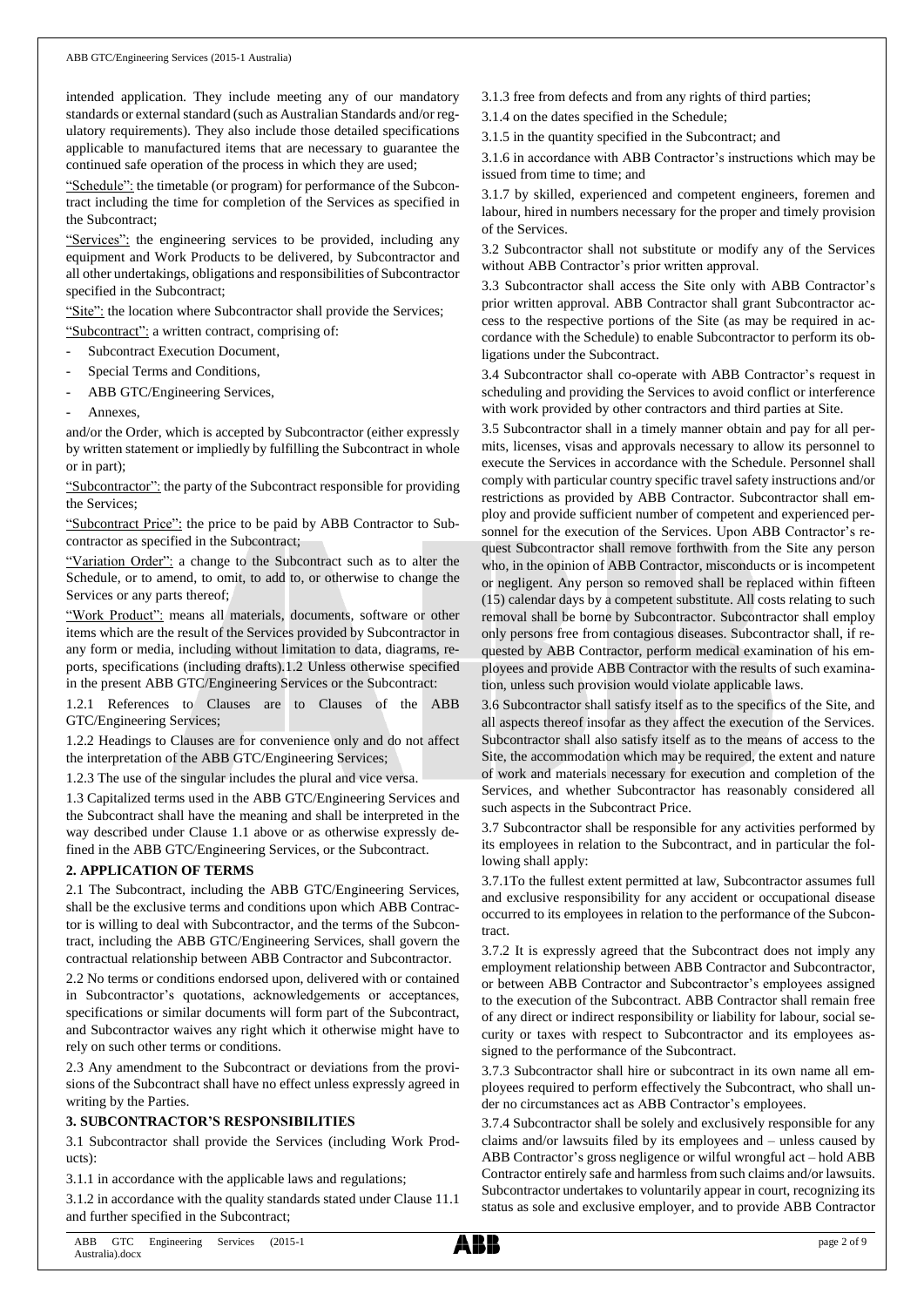with any and all requested documentation necessary to ensure proper legal defence of ABB Contractor in court.

3.7.5 ABB Contractor is authorized to make any payments due to Subcontractor's employees performing the Subcontract, in order to avoid lawsuits. Such payments may be made through withholding Subcontractor's credits, through offsetting or in any other way. Subcontractor shall provide any support requested by ABB Contractor with regard to such payments and indemnify ABB Contractor for any payments made.

### **4. HEALTH, SAFETY AND ENVIRONMENT (HSE)**

4.1 Subcontractor shall comply and ensure compliance by any of its employees and subcontractors with all applicable laws relating to HSE throughout the performance of the Subcontract.

4.2 Subcontractor shall comply with (i) ABB Contractor's HSE instructions for the Site and ABB's Code of Practice for Safe Working (as referred to in the Special Terms and Conditions), (ii) Client's instructions concerning HSE at Site and (iii) applicable industry standards and good engineering practice.

4.3 Subcontractor shall ensure that all its personnel, and its subcontractors' personnel, working on Site shall have received relevant training and induction before being allowed to work on Site. Subcontractor shall immediately remove from Site any person who, in ABB Contractor's opinion, fails to comply with the provisions of the relevant legislation, regulations and rules as appropriate or such other HSE legislation, which from time to time may be in force.

4.4 Subcontractor shall be solely responsible for the health and safety of all its employees and subcontractors at Site and shall immediately advise ABB Contractor and the relevant authority, if so required, of the occurrence of any accident, incident or near-miss on or about the Site or otherwise in connection with the provision of the Services. Within twenty four (24) hours after the occurrence of any such accident, incident or near-miss, Subcontractor shall furnish ABB Contractor with a written report, which shall be followed within fourteen (14) calendar days by a final report. Subcontractor shall also provide such a report to the appropriate authority when required. This procedure shall not relieve Subcontractor from the full responsibility to protect persons and property, and from its liability for damages.

# **5. VARIATION ORDERS**

ABB Contractor may issue, in the standard form provided in the Annexes, Variation Orders to Subcontractor to alter the Schedule, to amend, omit, add to, or otherwise change the Services or any parts thereof. Subcontractor shall carry out such Variation Orders only upon receipt of written Variation Order and continue to be bound by the provisions of the Subcontract. The value of each Variation Order shall then be added to or deducted from the Subcontract Price, as appropriate; agreed unit prices shall continue to apply. The Variation Order shall, as the case may be, express the amount of time by virtue of which the Schedule shall be shortened or extended. Subcontractor's proposal and Subcontractor shall comply strictly with the notice provisions of this Clause 5. Subcontractor shall not postpone or delay the performance of a Variation Order on the grounds of dispute, or that it is subject to acceptance by Subcontractor, or agreeing to the value amount, and/or time extension to Schedule.

## **6. PROVISION OF THE SERVICES**

6.1 Subcontractor shall provide the Services and meet the Schedule both as specified in the Subcontract. Partial performance is not accepted unless confirmed or requested by ABB Contractor in writing.

6.2 Subcontractor shall submit for ABB Contractor's approval a detailed execution plan (including agreed milestones and activities with duration and planned resources as specified in the Subcontract) for the performance of the Subcontract and shall assist ABB Contractor with regard to the scheduling and planning process, and cooperate with ABB Contractor in all respects of the Subcontract scheduling and planning.

6.3 Unless requested otherwise, Subcontractor shall at least weekly in the form requested by ABB Contractor, report the status of the provision of the Services. Subcontractor shall anticipate that the Services may be interfered with or incidentally delayed from time to time due to concurrent performance of work by others. The report shall be provided to ABB Contractor within five (5) calendar days from the end of the month covered by the report. If the provision of the Services or any part thereof is behind the Schedule, Subcontractor shall submit in writing a recovery plan specifying its activities for reaching compliance with the Schedule. Upon ABB Contractor's request, Subcontractor shall provide ABB Contractor at any time with all information regarding the provision of the Services. ABB Contractor shall have the right to withhold payments under the Subcontract if Subcontractor fails to submit any of the reports.

6.4 Subcontractor must indicate latest at the time of acceptance of the Subcontract the customs tariff numbers of the country of consignment and the countries of origin for all Services. For controlled Services, the relevant national export control numbers must be indicated and, if the Services are subject to U.S. export regulations, the U.S. Export Control Classification Numbers (ECCN) or classification numbers of the International Traffic In Arms Regulations (ITAR) must be specified. Proofs of preferential origin as well as conformity declarations and marks of the country of consignment or destination are to be submitted without being requested; certificates of origin upon request.

## **7. TIME FOR PROVIDING THE SERVICES, DELAY**

7.1 If Subcontractor does not comply with the Schedule, ABB Contractor reserves the right to instruct Subcontractor in writing to expedite its performance under the Subcontract. Subcontractor shall take such measures (in accordance with ABB Contractor's instructions) as required for acceleration of progress so as to complete the provision of the Services, or the relevant part thereof, on time. Subcontractor shall not be entitled to any additional payment for taking such steps to accelerate the work to meet the Schedule. Subcontractor shall notify ABB Contractor in writing within twenty four (24) hours of the occurrence and cause of any delay and also to make every effort to minimise or mitigate the costs or the consequences of such delay.

7.2 If Subcontractor fails to provide the Services in accordance with the Schedule, Subcontractor shall pay liquidated damages to ABB Contractor for this default. The liquidated damages shall be payable at a rate specified in the Subcontract. Subcontractor shall pay the liquidated damages upon written demand or upon receipt of an invoice from ABB Contractor. The amount of liquidated damages may be deducted by ABB Contractor from any payments due or which may become due to Subcontractor, or from Subcontractor's financial guarantees, without prejudice to any other recovery method. The payment of such liquidated damages shall not relieve Subcontractor from any of its obligations and liabilities under the Subcontract.

7.3 If the delay in providing the Services is such that ABB Contractor is entitled to maximum liquidated damages and if the Services are still not provided, ABB Contractor may in writing demand provision of the Services within a final reasonable period which shall not be less than one week.

7.4 If Subcontractor does not provide the Services within such final period and this is not due to any circumstance for which ABB Contractor is responsible, then ABB Contractor reserves the right to:

7.4.1 terminate the Subcontract pursuant to Clause 16 (Termination); 7.4.2 refuse any subsequent provision of the Services which Subcontractor attempts to make;

7.4.3 recover from Subcontractor any costs or expenditure incurred by ABB Contractor in obtaining the services in substitution from another Subcontractor;

7.4.4 claim in addition to liquidated damages under Clause 7 for any additional costs, losses or damages incurred whatsoever by ABB Contractor which are reasonably attributable to Subcontractor's failure to comply with the Subcontract.

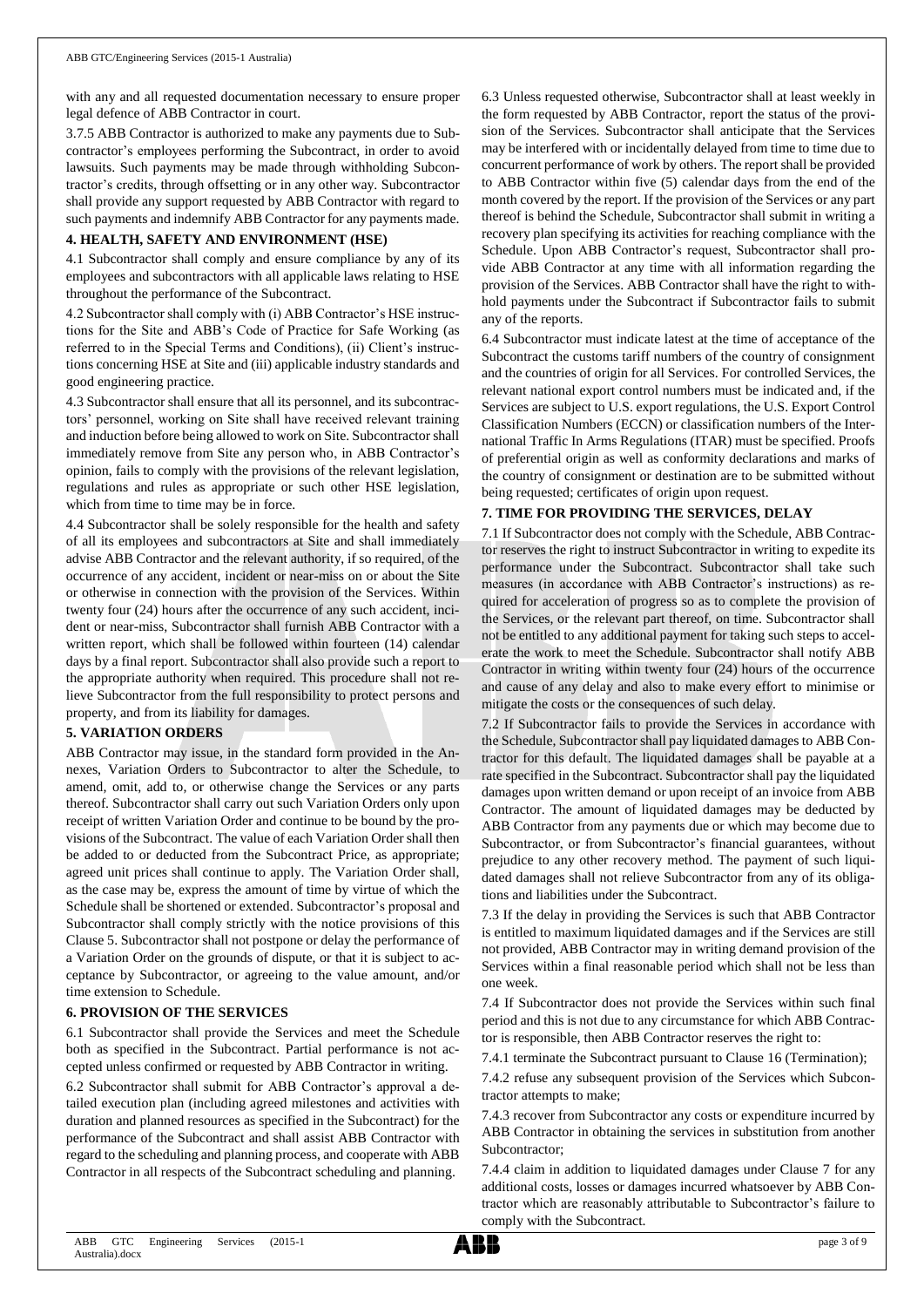7.5 ABB Contractor shall also have the right to terminate the Subcontract by notice in writing to Subcontractor, if it is clear from the circumstances that there will occur a delay in providing the Services which under Clause 7 would entitle ABB Contractor to maximum liquidated damages.

### **8. MONITORING AND ACCEPTANCE OF THE SERVICES**

8.1 Subcontractor shall allow ABB Contractor and/or its authorised representatives to monitor the provision of the Services at any time.

8.2 Notwithstanding any monitoring, Subcontractor shall remain fully responsible for the Services' compliance with the Order. This applies whether or not ABB Contractor has exercised its right of monitoring and shall not limit Subcontractor's obligations under the Order. For the avoidance of doubt, monitoring of Services by ABB Contractor Customer and/or its authorised representatives shall in no event exempt Subcontractor from or limit Subcontractor's warranties or liability in any way.

8.3 ABB Contractor shall not be deemed to have accepted any Services until it has had a reasonable time to review them following completion or, in the case of a defective performance, until a reasonable time after such defective performance has become apparent. Such reasonable time period shall be determined by the specifics of the Services, the defective performance and the circumstances of the provision of the Services.

#### **9. SUSPENSION OF THE SUBCONTRACT**

9.1 ABB Contractor shall have the right to suspend performance of the Subcontract at any time for convenience for a period of 90 calendar days in the aggregate without any compensation to Subcontractor. In case the suspension extends beyond 90 calendar days, Subcontractor shall be compensated by ABB Contractor for the direct and reasonable incurred costs of such suspension, such as cost of protection, storage and insurance. The agreed time for performance of the Subcontract or the concerned part thereof shall be extended by the time period of the suspension.

9.2 If the suspension of the Subcontract is caused or requested by Client, Subcontractor shall be entitled only to a compensation as specified in the Subcontract and to the extent paid by Client.

9.3 Subcontractor shall suspend the performance of the Subcontract or any part thereof, including postponing the provision of the Services, for such times and in such manner as ABB Contractor considers necessary (i) for proper HSE or execution of the Subcontract, or (ii) due to any default by Subcontractor, in which case Subcontractor shall bear all costs and be liable for the delay arising from such suspension.

9.4 Subcontractor shall have no right to suspend performance of the Subcontract.

# **10. QUALIFYING CAUSE OF DELAY**

10.1 Neither Party shall be liable for any delay in performing or for failure to perform its obligations under the Subcontract if the delay or failure results from an event that is a qualifying cause of delay (if any) for which relief from performance is given under the Main Contract, and for which relief has been given and an extension of time under the Main Contract.

10.2 If there are any qualifying causes of delay that apply to the Subcontract they are identified in the Special Terms and Conditions together with details of the notice periods and requirements that must be met to enable the ABB Contractor to comply with the requirements of the Main Contract.

10.3 The delayed Party will provide continuous updates on status and efforts to resolve the delay, and will ultimately be entitled to an extension of time only, and no monetary compensation for the delay. Each Party shall use its reasonable endeavours to minimise the effects of any qualifying cause of delay.

10.4 If a qualifying cause of delay occurs for a period that would enable the Client to terminate the Main Contract and the Client exercises that right, the Subcontract shall also be terminated as a result, without liability for that termination per se but any antecedent rights of either Party survive such termination.

#### **11. WARRANTY**

11.1 Subcontractor warrants that the Services (including Work Products):

11.1.1 comply with the Subcontract, including but not limited to any specification as stipulated in the Subcontract, and according to the highest standards and in the manner and method recognized by good engineering practices;

11.1.2 are fit for the particular purpose of the Project, whether expressly or impliedly made known to Subcontractor in the Subcontract;

11.1.3 are free from defects;

11.1.4 comply with Clauses 3.1.1 and 17 (Compliance, Integrity); and 11.1.5 will meet the Safety Performance Requirements and Environmental Performance Requirements of the intended purpose.

11.2 The warranty period shall be thirty six (36) months from acceptance of the Services.

11.3 In the event of a breach of warranty, the entire warranty period of Clause 11.2 shall be restarted upon Client's and/or ABB Contractor's written confirmation the Services are no longer defective.

11.4 In case of non-compliance with the warranty provided under this Clause 11, ABB Contractor shall be entitled to enforce one or more of the following remedies at Subcontractor's own expense and risk:

11.4.1 to give Subcontractor the opportunity to carry out any additional work necessary to ensure that the terms and conditions of the Subcontract are fulfilled within twenty (20) calendar days from ABB Contractor's notice;

11.4.2 to carry out (or to instruct a third party to carry out) any additional work necessary to make the Services comply with the Subcontract;

11.4.3 to obtain from Subcontractor prompt replacement of the noncompliant Services by other Services conforming with the Subcontract; 11.4.4 to refuse to accept any further provision of the Services, but without exemption from Subcontractor's liability for the defective Services;

11.4.5 to claim such costs and damages as may have been sustained by ABB Contractor as a result of Subcontractor's breach or failure;

11.4.6 to terminate the Subcontract in accordance with Clause 16.1.

11.5 The rights and remedies available to ABB Contractor and contained in the Subcontract are cumulative and are not exclusive of any rights or remedies available under warranty, at law or in equity.

# **12. PRICES, PAYMENT TERMS, INVOICING**

12.1 The Subcontract Price shall be deemed to cover the fulfilment by Subcontractor of all its obligations under the Subcontract and include the costs of the Services specified and the costs for everything, including but not limited to supervision, fees, taxes, duties, transportation, profit, overhead, licences, permits, and travel, whether indicated or described or not, which is necessary for the provision of the Services.

12.2 The prices stipulated in the Subcontract are fixed unless otherwise provided in a Variation Order, are in Australian currency and are inclusive of all taxes except GST.

12.3 The payment terms and the applicable procedures shall be specified in the Subcontract.

12.4 Subcontractor shall submit invoices complying with Subcontractor's and ABB Contractor's applicable local mandatory law, generally accepted accounting principles and ABB Contractor requirements set forth in the Subcontract, which shall contain the following minimum information: Subcontractor name, address and reference person including contact details (telephone, e-mail etc.); invoice date; invoice number; Order number (same as stated in the Order); Subcontractor number (same as stated in the Order); address of ABB Contractor; quantity;

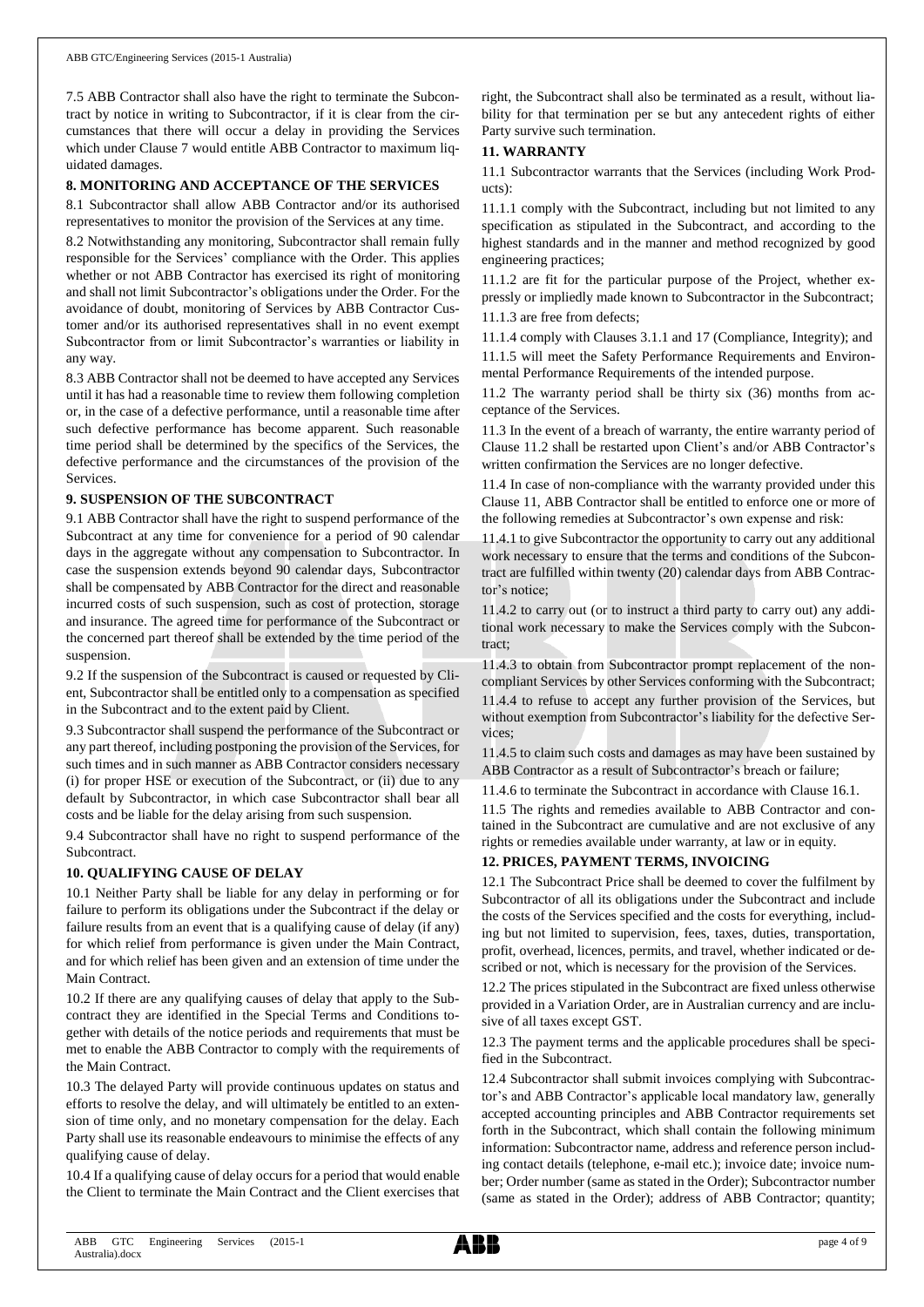specification of Services supplied; price (total amount invoiced); currency; tax or GST amount; tax or GST number; Authorized Economic Operator and/or Approved Exporter Authorization number and/or other customs identification number, if applicable.

12.5 Invoices shall be accompanied by interim release of liens or privileges and shall be issued to ABB Contractor as stated in the Subcontract. Invoices shall be sent to the invoice address specified in the Subcontract. The submission of an invoice shall be deemed to be a confirmation by Subcontractor that it has no additional claims, except as may already have been submitted in writing, for anything that has occurred up to and including the last day of the period covered by such invoice. Unless the Subcontract states that progress payments are to be made, Subcontractor must invoice ABB Contractor upon provision of the Services.

Where progress payments are to be made, Subcontractor must invoice ABB Contractor at the end of each calendar month (or other period specified in the Subcontract) for Services provided by Subcontractor in that month or that period (as the case may be).

When submitting an invoice under this Clause Subcontractor must provide ABB Contractor with all relevant records to enable ABB Contractor to calculate and/or verify the amount of the invoice together with the valid Order number. In the event that a valid Order number has not been issued, then an invoice must visibly contain an ABB Contractor contact officer's full name (given and surname).

Invoices that do not visibly quote a valid Order number or an ABB Contractor contact officer's full name may be returned to Subcontractor, resulting in possible payment delay.

ABB Contractor will pay all invoices rendered to it under this Clause, within 30 calendar days after receipt of the invoice, except where ABB Contractor:

(a) exercises its right to retain part of the price pursuant to the Subcontract; or

(b) disputes the invoice, in which case:

(i) ABB Contractor will pay the undisputed part of the relevant invoice (if any) and dispute the balance; and

(ii) if the resolution of the dispute determines that ABB Contractor is to pay an amount to Subcontractor, ABB Contractor will pay that amount as soon as practicable after resolution of that dispute.

Invoices from Subcontractor to ABB Contractor must be either posted or emailed to the following addresses:

Post: *ABB Australia Pty Limited PO Box 725 Auburn NSW 1835*

Email: *[abbau.accountspayable@recall.com](mailto:abbau.accountspayable@recall.com)*

(Note – this email address is not to be used for reciprocal communication and is for the receivership of invoices only.)

Invoices sent by email are to be sent each separately as an attachment in PDF or TIFF format, using the correct layout (e. g. portrait invoices must be sent in portrait layout). Any support documentation to an invoice must be included within the same PDF or TIFF document that contains the invoice.

ABB Contractor cannot accept more than one invoice containing the same invoice number. Invoices submitted to ABB Contractor containing the same invoice number as previous invoices submitted may be returned to Subcontractor, resulting in possible payment delay.

12.6 Subcontractor shall make payment in due time for all equipment and labour used in, or in connection with, the performance of the Subcontract in order to avoid the imposition of any lien or privilege against any portion of the Services and/or the Project. In the event of the imposition of any such lien or privilege by any person who has supplied any such equipment or labour, or by any other person claiming by,

ABB GTC Engineering Services (2015-1 Australia).docx



through or under Subcontractor, Subcontractor shall, at its own expense, promptly take any and all action as may be necessary to cause such lien or privilege to be released or discharged. Subcontractor shall furnish satisfactory evidence, when requested by ABB Contractor, to verify compliance with the above. In the alternative, ABB Contractor may pay to release the lien and withhold such amounts from Subcontractor.

12.7 ABB Contractor shall have the right to withhold the whole or part of any payment to Subcontractor which, in the opinion of ABB Contractor, is necessary for protection of ABB Contractor from loss on account of claims against Subcontractor, or failure by Subcontractor to make due payments to its sub-suppliers or employees, or not having paid taxes, dues and social insurance contributions. ABB Contractor reserves the right to set off such amount owed to Subcontractor, or withhold payment for Services not provided in accordance with the Subcontract. However, Subcontractor shall not be entitled to set off any amounts owed by ABB Contractor to Subcontractor, unless prior approval has been granted by ABB Contractor in writing.

# **13. INTELLECTUAL PROPERTY**

13.1 Subcontractor assigns herewith to ABB Contractor full ownership rights in and to any Intellectual Property in the Work Products arising from the Services for the full duration of such rights, wherever in the world enforceable. Subcontractor further agrees to execute, upon ABB Contractor's request and at its cost, all further documents and assignments and do all such further things as may be necessary to perfect ABB Contractor's ownership title to the Intellectual Property or to register ABB Contractor as owner of the Intellectual Property with any registry, including but not limited to governmental registration authorities or private registration organisations.

13.2 The Intellectual Property Rights in any Work Products created by or licensed to Subcontractor prior to the Effective Date or outside of the Subcontract, and any subsequent modifications to the same ("Pre-Existing Works") will remain vested in Subcontractor or the respective third party owner. To the extent that Pre-Existing Works are embedded in any Work Products delivered by Subcontractor, ABB Contractor and its Affiliates shall have a worldwide, irrevocable, perpetual, transferrable, non-exclusive, royalty-free licence with rights to sublicense to use the Pre-Existing Works as part of such Work Products, including the right to further improve, develop, market, distribute, sub-license, exploit or otherwise use the Work Products containing such Pre-Existing **Works** 

# **14. LIABILITY AND INDEMNITY**

14.1 Subcontractor shall indemnify ABB Contractor against all liabilities, losses, damages, injuries, cost, expenses, actions, suits, claims, demands, charges or expenses whatsoever arising in connection with death or injury suffered by persons employed by Subcontractor or any of its sub-suppliers.

14.2 Without prejudice to applicable mandatory law or unless otherwise agreed between the Parties, Subcontractor shall compensate/indemnify ABB Contractor and Client for all liabilities, losses, damages, injuries, cost, actions, suits, claims, demands, charges or expenses whatsoever arising out of or in connection with the performance of the Subcontract and/or the Services (i) for Subcontractor's breaches of the Subcontract, and (ii) for any claim made by a third party (including employees of Subcontractor) against ABB Contractor in connection with the Services and to the extent that the respective liability, loss, damage, injury, cost or expense was caused by or arises from acts or omissions of Subcontractor and/or from the Services.

Notwithstanding anything else contained in the Subcontract or otherwise to the contrary, ABB Contractor shall not be liable whether by way of indemnity, guarantee, or by reason of any breach of contract, or of statutory duty (to the fullest extent permitted at law) or by reason of tort (including but not limited to negligence) or any other legal principle or doctrine for any loss of profits, loss of use, loss of revenue or loss of anticipated savings, business interruption, loss of power, costs of capital or costs of replacement of power, increased costs of or loss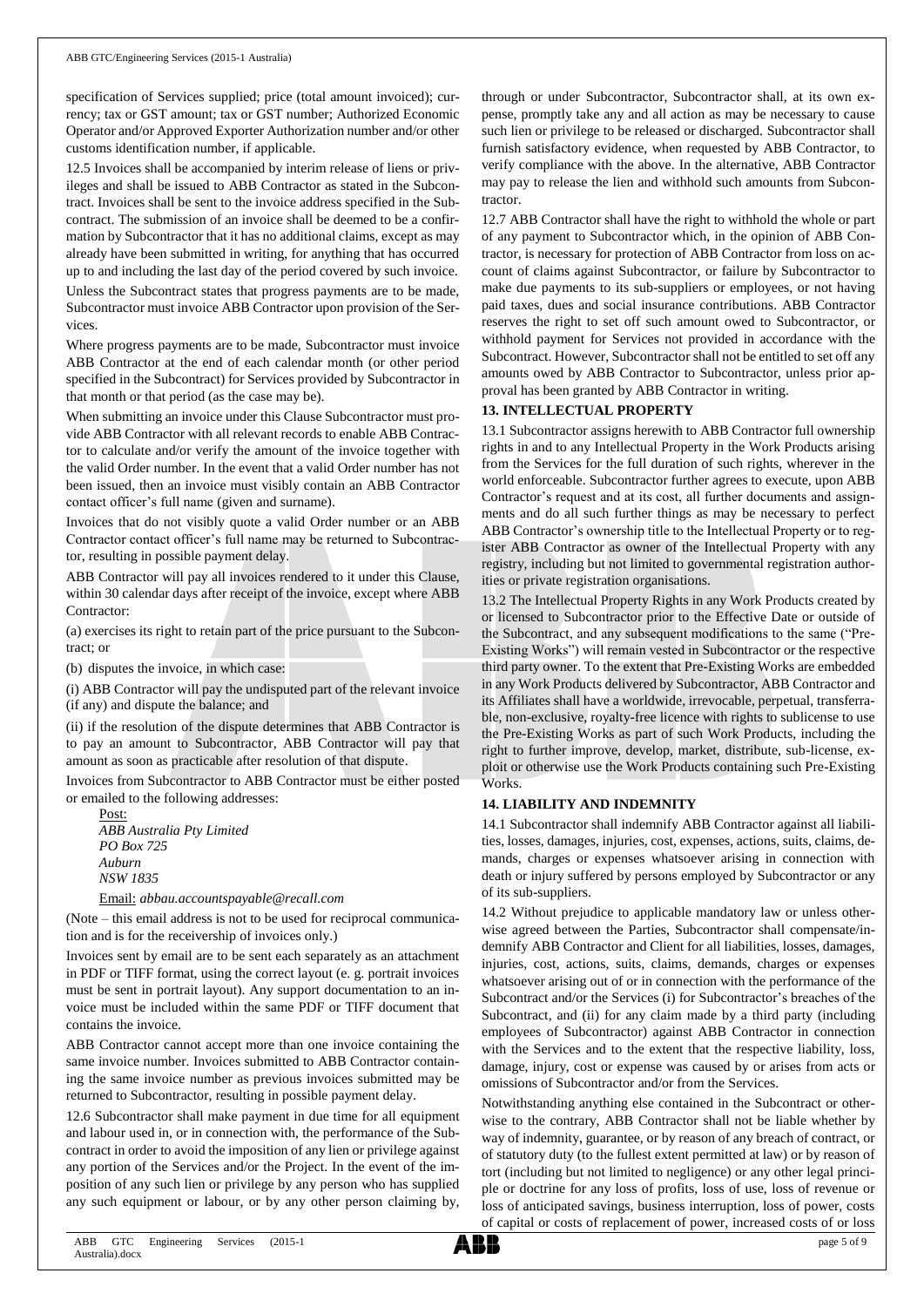of anticipated savings or for any financial or economic loss (whether direct or indirect) or for any consequential or indirect loss or damage whatsoever. ABB Contractor's total liability under, arising out of or in connection with the Subcontract howsoever caused and under any legal theory or doctrine, shall never exceed the price paid by ABB Contractor for the Services.

14.3 In the event of infringements of third party Intellectual Property Rights caused by or related to the Services and/or the Work Products:

14.3.1 Subcontractor shall reimburse ABB Contractor and Client for any liabilities, losses, damages, injuries, costs and expenses (including without limitation to any direct, indirect, or consequential losses, loss of profit and loss of reputation, and all interest, penalties and legal and other professional costs and expenses) arising out of such infringement. This obligation does not limit any further compensation rights of ABB Contractor or Client;

14.3.2 Without prejudice to ABB Contractor's right under the Subcontract, Subcontractor shall, upon notification from ABB Contractor at Subcontractor's cost (i) procure for ABB Contractor the right to continue using the Work Products; (ii) modify the Work Products so that they cease to be infringing; or (iii) replace the Work Products by noninfringing Work Products.

14.4 Subcontractor shall be responsible for the acts, omissions, defaults, negligence or obligations of any of its sub-suppliers, its agents, servants or workmen as fully as if they were the acts, omissions, defaults, negligence or obligations of Subcontractor.

14.5 ABB Contractor reserves the right to set off any indemnity/liability claims under the Subcontract against any amounts owed to Subcontractor.

14.6 For any indemnity obligations, Subcontractor shall defend ABB Contractor at its cost against any third party claims upon ABB Contractor's request.

#### **15. INSURANCE**

15.1 Subcontractor shall maintain as required in the Special Terms and Conditions and at its expense with reputable and financially sound insurers acceptable to ABB Contractor the following type of insurances: professional liability insurance, public liability insurance, motor vehicle insurance and statutory worker's compensation/employer's liability insurance as follows:

15.1.1 Before commencing the Services Subcontractor shall effect and maintain professional indemnity insurance with levels of cover of not less than \$ 5 million AUD for each claim. This insurance shall be maintained until the end of the warranty period in Clause 11 and thereafter for a period of 5 years.

15.1.2 A broad form public and products liability policy written on an occurrence basis with a limit of indemnity of not less than \$ 10 million AUD for each occurrence and, with respect to products liability only, also in the aggregate for all occurrences during the policy period, which covers Subcontractor's liability (including to ABB Contractor) in respect of:

(i) loss of, damage to, or loss of use of property; and

(ii) the injury (including disease or illness) to, death of or illness of any person, happening anywhere in Australia and arising out of or in the course of or in connection with the performance by Subcontractor of the Subcontract formed in relation to the Order. The definition of products under the policy is to be sufficiently wide to include all Work Product to be supplied by Subcontractor.

15.1.3 (i) Comprehensive motor vehicle insurance with a limit of liability of not less than \$ 10 million AUD for each occurrence which covers third party property damage arising from or in relation to any plant or vehicles (registered or unregistered) or any injury to or death of any person arising from or in relation to the use of any unregistered plant or vehicle in the course of performing the Subcontract.

(ii) Compulsory third party vehicle insurance for all registered vehicles used in the course of performing the Subcontract.

15.1.4 Subcontractor must effect or cause to be effected insurance which fully insures any injury, damage, expense, loss or liability suffered or incurred by any person engaged by Subcontractor in the performance of the Subcontract (or their dependants) giving rise to a claim under any statute relating to workers or accident compensation or for employers liability at common law and where possible at law extending to indemnify ABB Contractor as principal for principal's liability to persons engaged in performing the Subcontract by Subcontractor.

15.1.5 Subcontractor must effect or cause any other insurances reasonably required by ABB Contractor from time to time

15.2 The public liability insurance policy shall be endorsed to include ABB Contractor as additional insured and provide a waiver of insurer's right of subrogation in favour of ABB Contractor. This policy of insurance shall include a cross-liability clause in which the insurer agrees not to impute the acts or omissions of one insured to another insured and, a clause in which the insurer agrees that any non-disclosures or misrepresentations prior to the effecting of the policy by any person will not be imputed to any other insured. Subcontractor shall no later than Effective Date provide to ABB Contractor certificates of currency of insurance covering such policies as well as confirmation that premiums have been paid. Subcontractor shall also provide upon ABB Contractor's request copies of such insurance policies.

15.3 In case of loss and damage related to the covers in Clause 15, any and all deductibles shall be for Subcontractor's account.

15.4 Subcontractor shall furnish notice to ABB Contractor immediately of any cancellation or non-renewal or material change to the terms of any insurance.

15.5 All Subcontractor policies (except worker's compensation/employer's liability) shall be considered primary insurance and any insurance carried by ABB Contractor shall not be called upon by Subcontractor's insurers to contribute or participate on the basis of contributing, concurrent, double insurance or otherwise.

15.6 Should Subcontractor fail to provide a copy of the policy wording, insurance certificates of currency and maintain insurance according to Clause 15, ABB Contractor shall have the right to procure such insurance cover at the sole expense of Subcontractor.

15.7 Any compensation received by Subcontractor shall be applied towards the replacement and/or restoration of the Services.

15.8 Nothing contained in this Clause 15 shall relieve Subcontractor of any liability under the Subcontract or any of its obligations to make good any loss or damage. The insured amounts can neither be considered nor construed as a limitation of liability.

15.9 Except for professional indemnity insurance which shall be maintained for the period in Clause 15.1.1, Subcontractor must ensure that each insurance referred to in this Clause 15 is in effect from the date of the Subcontract and are maintained until the expiry or earlier termination of the Subcontract.

# **16. TERMINATION**

16.1 Without prejudice to any other rights or remedies to which ABB Contractor may be entitled, ABB Contractor may terminate the Subcontract in the event that:

16.1.1 Subcontractor commits a breach of its obligations under the Subcontract, and fails to remedy that breach within ten (10) calendar days (unless otherwise stated under the Subcontract) of receiving written notice from ABB Contractor requiring its remedy; or

16.1.2 subject to Clause 7.3, the maximum amount of liquidated damages payable by Subcontractor is reached, or, subject to Clause 7.5, it is clear from the circumstances that a delay will occur in providing the Services which would entitle ABB Contractor to maximum liquidated damages; or

16.1.3 Subcontractor fails to provide, in response to demand by ABB Contractor, adequate assurance of Subcontractor's future performance, whereby ABB Contractor shall be the sole judge of the adequacy of said assurance; or

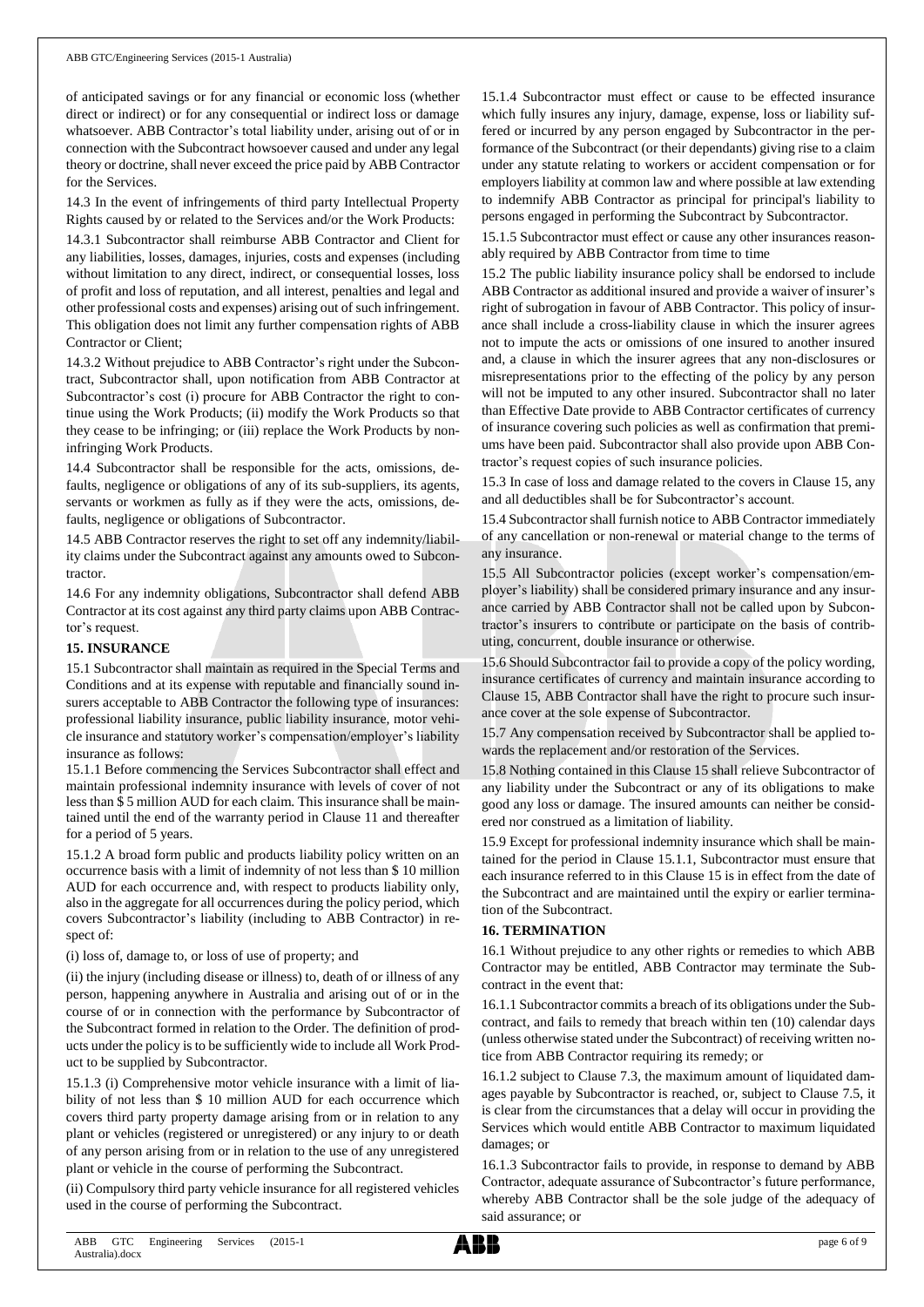16.1.4 there is any adverse change in the position, financial or otherwise, of Subcontractor, whereby and without limitation:

a) Subcontractor becomes insolvent; or

b) an order is made for the winding up of Subcontractor; or

c) documents are filed with a court of competent jurisdiction for the appointment of an administrator of Subcontractor; or

d) Subcontractor makes any arrangement or composition with its creditors, or makes an application to a court of competent jurisdiction for the protection of its creditors in any way; or

16.1.5 Subcontractor ceases, or threatens to cease, performing a substantial portion of its business, whether voluntarily or involuntarily, that has or will have an adverse effect on Subcontractor's ability to perform its obligations under the Subcontract; or

16.1.6 any representation or warranty made by Subcontractor in the Subcontract is not true, or inaccurate and if such lack of truth or accuracy would reasonably be expected to result in an adverse impact on ABB Contractor, unless cured within ten (10) calendar days after the date of written notice of such lack; or

16.1.7 there is a change of control of Subcontractor.

16.2 Upon termination according to Clause 16.1, ABB Contractor shall be entitled to reclaim all sums which ABB Contractor has paid to Subcontractor under the Subcontract and to claim compensation for any costs, losses or damages incurred whatsoever in connection with such termination.

16.3 Upon termination according to Clause 16.1, ABB Contractor may complete the Subcontract or employ other suppliers to complete the Subcontract. Any such work shall be performed at Subcontractor's risk and expense.

16.4 Upon termination according to Clause 16.1, ABB Contractor shall have the right to enter into, and Subcontractor shall undertake to assign, any agreements with Subcontractor's sub-suppliers. Any costs related to such assignments of agreements with sub-suppliers from Subcontractor to ABB Contractor shall be for the account of Subcontractor.

16.5 ABB Contractor has the right to terminate the Subcontract or parts of the Subcontract without cause at any time with immediate effect at its sole discretion by written notice to Subcontractor. Upon receipt of such notice Subcontractor shall stop all provision of the Services and performance of the Subcontract unless otherwise directed by ABB Contractor. ABB Contractor shall pay Subcontractor for the Services provided. Subcontractor shall have no further claim for compensation due to such termination. Claims for compensation of loss of anticipated profits are excluded.

16.6 In case the Main Contract is terminated for reasons other than Subcontractor's performance and if ABB Contractor, as a result thereof, terminates the Subcontract, compensation to be paid to Subcontractor shall correspond to the compensation paid by Client to ABB Contractor for the respective part of the Subcontract.

16.7 On termination of the Subcontract, Subcontractor shall immediately deliver to ABB Contractor all copies of information or data provided by ABB Contractor to Subcontractor for the purposes of the Subcontract. Subcontractor shall certify to ABB Contractor that Subcontractor has not retained any copies of such information or data.

16.8 On termination of the Subcontract, Subcontractor shall immediately deliver to ABB Contractor all specifications, programs and other information, data, and Subcontractor Documentation regarding the Services which exist in any form whatsoever at the date of such termination, whether or not then complete.

16.9 Termination of the Subcontract, however arising, shall not affect or prejudice the accrued rights of the Parties as at termination, or the continuation of any provision expressly stated to survive, or implicitly surviving, termination.

#### **17. COMPLIANCE, INTEGRITY**

17.1 Subcontractor shall provide the Services and/or Work Products in compliance with all relevant legislation, laws, rules, regulations, and codes of practice, guidance and other requirements of any relevant government or governmental agency. To the extent that such regulations are advisory rather than mandatory, the standard of compliance to be achieved by Subcontractor shall be in compliance with the generally accepted best practice of the relevant industry.

17.2 Subcontractor must comply with the ABB Lists of Prohibited and Restricted Substances and with the reporting and other requirements regarding Conflict Minerals made available under **[www.abb.com](http://www.abb.com/) – Supplying – Material Compliance** or otherwise and shall provide ABB Contractor with respective documents, certificates and statements if requested. Any statement made by Subcontractor to ABB Contractor (whether directly or indirectly, e. g. where applicable via the ABB Supplier Registration and Pre-Qualification System) with regard to materials used for or in connection with the Services and/or Work Products will be deemed to be a representation under the Subcontract.

17.3 Subcontractor represents and warrants that it is knowledgeable with, and is and will remain in full compliance with all applicable trade and customs laws, regulations, instructions, and policies, including, but not limited to, securing all necessary clearance requirements, proofs of origin, export and import licenses and exemptions from, and making all proper filings with appropriate governmental bodies and/or disclosures relating to the provision of services, the release or transfer of goods, hardware, software and technology to non U.S. nationals in the U.S., or outside the U.S., the release or transfer of technology and software having U.S. content or derived from U.S. origin software or technology.

17.4 No material or equipment included in or used for the Services and/or Work Products shall originate from any company or country listed in any relevant embargo issued by the authority in the country where the Services and/or Work Products shall be used or an authority otherwise having influence over the equipment and material forming part of the Services and/or Work Products. If any of the Services and/or Work Products are or will be subject to export restrictions, it is Subcontractor's responsibility to promptly inform ABB Contractor in writing of the particulars of such restrictions.

17.5 Both Parties warrant that each will not, directly or indirectly, and that each has no knowledge that the other Party or any third parties will, directly or indirectly, make any payment, gift or other commitment to its customers, to government officials or to agents, directors and employees of each Party, or any other party in a manner contrary to applicable laws (including but not limited to the U. S. Foreign Corrupt Practices Act and, where applicable, legislation enacted by member states and signatories implementing the OECD Convention Combating Bribery of Foreign Officials), and shall comply with all relevant laws, regulations, ordinances and rules regarding bribery and corruption. Nothing in the Subcontract shall render either Party or any of its Affiliates liable to reimburse the other for any such consideration given or promised.

17.6 Subcontractor herewith acknowledges and confirms that Subcontractor has received a copy of ABB's Code of Conduct and ABB's Supplier Code of Conduct or has been provided information on how to access both ABB Codes of Conduct online under **[www.abb.com/Integ](http://www.abb.com/Integrity)[rity](http://www.abb.com/Integrity)**. Subcontractor is obliged and agrees to perform its contractual obligations in accordance with both ABB Codes of Conduct, including but without limitation to all employment, health, safety and environmental requirements specified therein.

17.7 ABB has established the following reporting channels where Subcontractor and its employees may report suspected violations of applicable laws, policies or standards of conduct: Web portal: **[www.abb.com/Integrity](http://www.abb.com/Integrity) – Reporting Channels**; telephone and mail address: specified on this Web portal.

17.8 Any violation of an obligation contained in this Clause 17 shall be a material breach of the Subcontract. Either Party's material breach

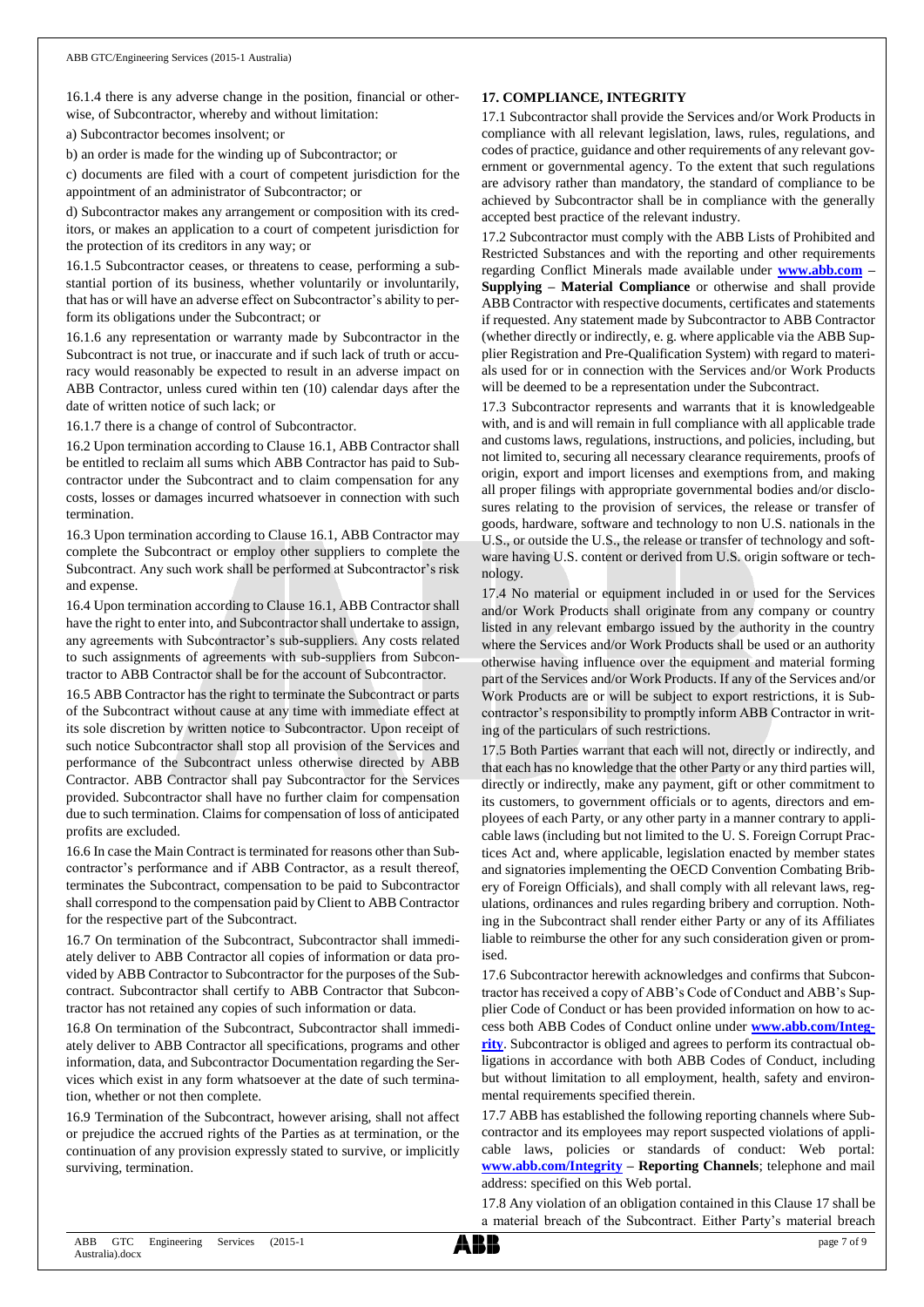shall entitle the other Party to terminate the Subcontract with immediate effect and without prejudice to any further right or remedies under such Subcontract or applicable law.

17.9 Notwithstanding anything to the contrary contained in the Subcontract, Subcontractor shall, without any limitations, indemnify and hold harmless ABB Contractor from and against any liabilities, claim, proceeding, action, fine, loss, cost or damages arising out of or relating to any such violation of the above mentioned obligations and the termination of the Subcontract, or arising from export restrictions concealed by Subcontractor. With respect to export restrictions solely attributable to ABB Contractor's use of the Services and/or Work Products, the now said commitment shall only apply to the extent Subcontractor has knowledge of or reasonably should have been aware of such use.

# **18. ASSIGNMENT AND SUBCONTRACTING**

18.1 Subcontractor shall neither novate nor assign, subcontract, transfer, nor encumber the Subcontract nor any parts thereof (including any monetary receivables from ABB Contractor) without prior written approval of ABB Contractor.

18.2 ABB Contractor may at any time assign, novate, encumber, subcontract or deal in any other manner with all or any of its rights or obligations under the Subcontract.

## **19. NOTICES AND COMMUNICATION**

Any notice shall (unless otherwise agreed upon) be given in the language of the Subcontract by sending the same by registered mail, courier, fax or by e-mail to the address of the relevant Party as stated in the Subcontract or to such other address as such Party may have notified in writing to the other for such purposes. E-mail and fax notices expressly require written confirmation issued by the receiving Party. Electronic read receipts may not under any circumstances be deemed as confirmation of notice. Electronic signatures shall not be valid, unless expressly agreed in writing by duly authorised representatives of the Parties.

## **20. WAIVERS**

Failure to enforce or exercise, at any time or for any period, any term of the applicable ABB GTC/Engineering Services or the Subcontract does not constitute, and shall not be construed as, a waiver of such term and shall not affect the right later to enforce such term or any other term herein contained.

## **21. GOVERNING LAW AND DISPUTE SETTLEMENT**

21.1 The Subcontract shall be governed by and construed in accordance with the laws of the country (and/or the state, as applicable) of ABB Contractor's legal registration, however under exclusion of its conflict of law rules and the United Nations Convention on International Sale of Goods.

21.2 For domestic dispute resolution matters, whereby ABB Contractor and Subcontractor are registered in the same country, any dispute or difference arising out of or in connection with the Subcontract, including any question regarding its existence, validity or termination or the legal relationships established by the Subcontract, which cannot be settled amicably or by mediation, shall be submitted to the jurisdiction of the competent courts at the place of ABB Contractor's registration, unless other courts or arbitration are agreed in writing between the Parties.

21.3 For cross border dispute resolution matters, whereby ABB Contractor and Subcontractor are registered in different countries, unless agreed otherwise in writing between the Parties, any dispute or difference arising out of or in connection with the Subcontract, including any question regarding its existence, validity or termination or the legal relationships established by the Subcontract, which cannot be settled amicably or by mediation, shall be finally settled under the Rules of Arbitration of the International Chamber of Commerce by three arbitrators appointed in accordance with the said Rules. The place of arbitration shall be the location where ABB Contractor is registered, unless otherwise agreed in writing. The language of the proceedings and of the award shall be English. The decision of the arbitrators shall be final and

binding upon both Parties, and neither Party shall seek recourse to an ordinary state court or any other authority to appeal for revisions of the decision.

# **22. CONFIDENTIALITY, DATA SECURITY, DATA PROTECTION**

### 22.1 Subcontractor shall:

22.1.1 Unless otherwise agreed in writing, keep in strict confidence all ABB Contractor Data and any other information concerning ABB Contractor's or its Affiliates' business, its products and/or its technologies which Subcontractor obtains in connection with the Services to be provided (whether before or after acceptance of the Subcontract). Subcontractor shall restrict disclosure of such confidential material to such of its employees, agents or subcontractors or other third parties as need to know the same for the purpose of the provision of the Services to ABB Contractor. Subcontractor shall ensure that such employees, agents, subcontractors or other third parties are subject to and comply with the same obligations of confidentiality as applicable to Subcontractor and shall be liable for any unauthorized disclosures;

22.1.2 Apply appropriate safeguards, adequate to the type of ABB Contractor Data to be protected, against the unauthorised access or disclosure of ABB Contractor Data and protect such ABB Contractor Data in accordance with the generally accepted standards of protection in the related industry, or in the same manner and to the same degree that it protects its own confidential and proprietary information – whichever standard is higher. Subcontractor may disclose confidential information to "Permitted Additional Recipients" (which means Subcontractor's authorised representatives, including auditors, counsels, consultants and advisors) provided always that such Permitted Additional Recipients sign with Subcontractor a confidentiality agreement with terms substantially similar hereto or, where applicable, are required to comply with codes of professional conduct ensuring confidentiality of such information;

22.1.3 Not (i) use ABB Contractor Data for any other purposes than for providing the Services, or (ii) reproduce the ABB Contractor Data in whole or in part in any form except as may be required by the respective contractual documents, or (iii) disclose ABB Contractor Data to any third party, except to Permitted Additional Recipients or with the prior written consent of ABB Contractor;

22.1.4 Install and update at its own costs required adequate virus protection software and operating system security patches for all computers and software utilized in connection with providing the Services;

22.1.5 Inform ABB Contractor without delay about suspicion of breaches of data security or other serious incidents or irregularities regarding any ABB Contractor Data.

22.2 Subcontractor agrees that ABB Contractor shall be allowed to provide any information received from Subcontractor to any Affiliate of ABB Contractor. Subcontractor shall obtain in advance all necessary approval or consent for ABB Contractor to provide such information to ABB Contractor's Affiliates if such information is confidential for any reason or subject to applicable data protection or privacy laws and regulations.

22.3 In case the type of ABB Contractor Data affected is particularly sensitive and therefore, according to ABB Contractor's opinion, requires a separate confidentiality and non-disclosure agreement, Subcontractor agrees to enter into such agreement. The same applies with regard to data privacy topics which are not covered by this Clause 22 and which may require a separate data processing agreement according to applicable laws and regulations.

22.4 The obligations under this Clause 22 exist for an indefinite period of time and therefore shall survive the expiration or termination of the Subcontract for any reason.

## **23. SEVERABILITY**

The invalidity or unenforceability of any term or of any right arising pursuant to the Subcontract shall not adversely affect the validity or